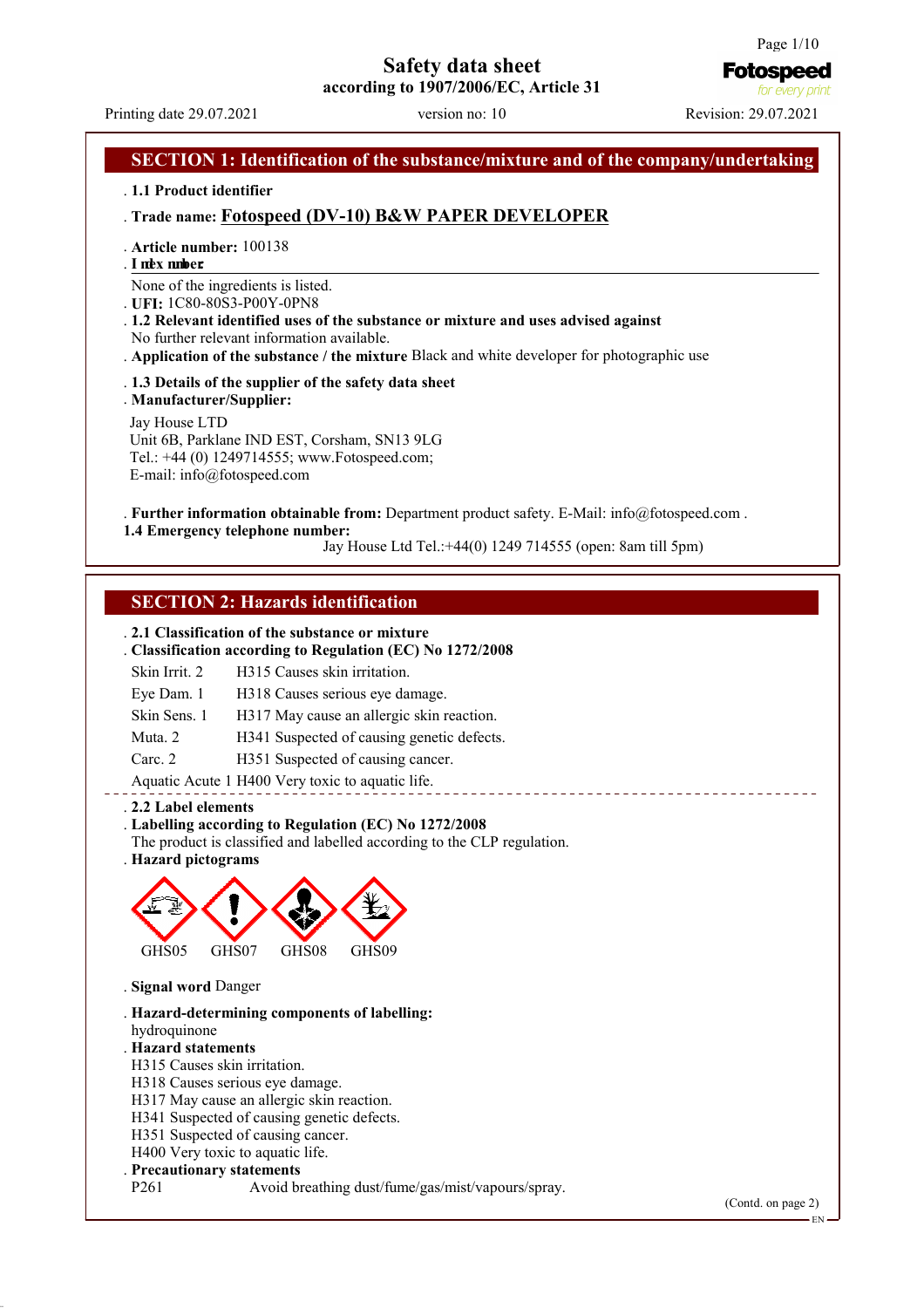Printing date 29.07.2021 version no: 10 Revision: 29.07.2021

## **Trade name: Fotospeed (DV-10) B&W PAPER DEVELOPER**

|                               | (Cond. of page 1)                                                                                     |
|-------------------------------|-------------------------------------------------------------------------------------------------------|
| P <sub>264</sub>              | Wash thoroughly after handling.                                                                       |
| P <sub>272</sub>              | Contaminated work clothing should not be allowed out of the workplace.                                |
| P <sub>273</sub>              | Avoid release to the environment.                                                                     |
| P <sub>280</sub>              | Wear protective gloves/protective clothing/eye protection/face protection/hearing<br>protection.      |
| $P302 + P352$                 | IF ON SKIN: Wash with plenty of water.                                                                |
|                               | P305+P351+P338 IF IN EYES: Rinse cautiously with water for several minutes. Remove contact lenses, if |
|                               | present and easy to do. Continue rinsing.                                                             |
| P310                          | Immediately call a POISON CENTER/doctor.                                                              |
| P308+P313                     | IF exposed or concerned: Get medical advice/attention.                                                |
| $P362 + P364$                 | Take off contaminated clothing and wash it before reuse.                                              |
| P333+P313                     | If skin irritation or rash occurs: Get medical advice/attention.                                      |
| P391                          | Collect spillage.                                                                                     |
| P <sub>405</sub>              | Store locked up.                                                                                      |
| P <sub>501</sub>              | Dispose of contents/container in accordance with local regulations.                                   |
| . 2.3 Other hazards           |                                                                                                       |
|                               | . Results of PBT and vPvB assessment                                                                  |
| . <b>PBT:</b> Not applicable. |                                                                                                       |
| . vPvB: Not applicable.       |                                                                                                       |

#### **SECTION 3: Composition/information on ingredients**

#### . **3.2 Chemical characterisation: Mixtures**

. **Description:** Mixture of substances listed below and with nonhazardous additions.

#### **Dangerous components:** .

| CAS: 123-31-9<br>EINECS: 204-617-8<br>Reg.nr.: 01-2119524016-51                                               | hydroquinone<br>$\circledast$ Muta. 2, H341; Carc. 2, H351; $\circledast$ Eye Dam. 1, H318; $\circledast$ Aquatic<br>Index number: 604-005-00-4 Acute 1, H400 (M=10); $\langle \rangle$ Acute Tox. 4, H302; Skin Sens. 1, H317 | $1 - 5\%$ |
|---------------------------------------------------------------------------------------------------------------|--------------------------------------------------------------------------------------------------------------------------------------------------------------------------------------------------------------------------------|-----------|
| $CAS: 584-08-7$<br>EINECS: 209-529-3<br>Reg.nr.: 01-2119532646-36                                             | potassium carbonate<br>$\Diamond$ Skin Irrit. 2, H315; Eye Irrit. 2, H319; STOT SE 3, H335                                                                                                                                     | $1 - 5\%$ |
| $CAS: 1330-43-4$<br>EINECS: 215-540-4<br>Index number: 005-011-00-4                                           | disodium tetraborate, anhydrous<br>$\diamond$ Repr. 1B, H360FD                                                                                                                                                                 | $1 - 5\%$ |
| $CAS: 140-01-2$<br>EINECS: 205-391-3<br>Index number: 607-736-00-7<br>Reg.nr.: 01-2119474445-33               | Diethylenetriaminepentaacetic acid, pentasodium salt (DTPA-Na5)<br>$\circledast$ STOT RE 2, H373; $\circledast$ Acute Tox. 4, H332                                                                                             | $1 - 5\%$ |
| CAS: 1310-73-2<br>EINECS: 215-185-5<br>Index number: 011-002-00-6<br>Reg.nr.: 01-2119457892-27<br><b>SVHC</b> | sodium hydroxide (caustic soda)<br>Met. Corr.1, H290; Skin Corr. 1A, H314                                                                                                                                                      | $<1\%$    |
| 1330-43-4 disodium tetraborate, anhydrous                                                                     |                                                                                                                                                                                                                                |           |

. **Additional information:** For the wording of the listed hazard phrases refer to section 16.

#### **SECTION 4: First aid measures**

. **4.1 Description of first aid measures**

. **General information:** Immediately remove any clothing/shoes soiled by the product.

. **After inhalation:**

Supply fresh air and to be sure call for a doctor.

- In case of unconsciousness place patient stably in side position for transportation.
- . **After skin contact:** Immediately wash with water and soap and rinse thoroughly.

(Contd. on page 3)

EN

**Fotospeed** for every pr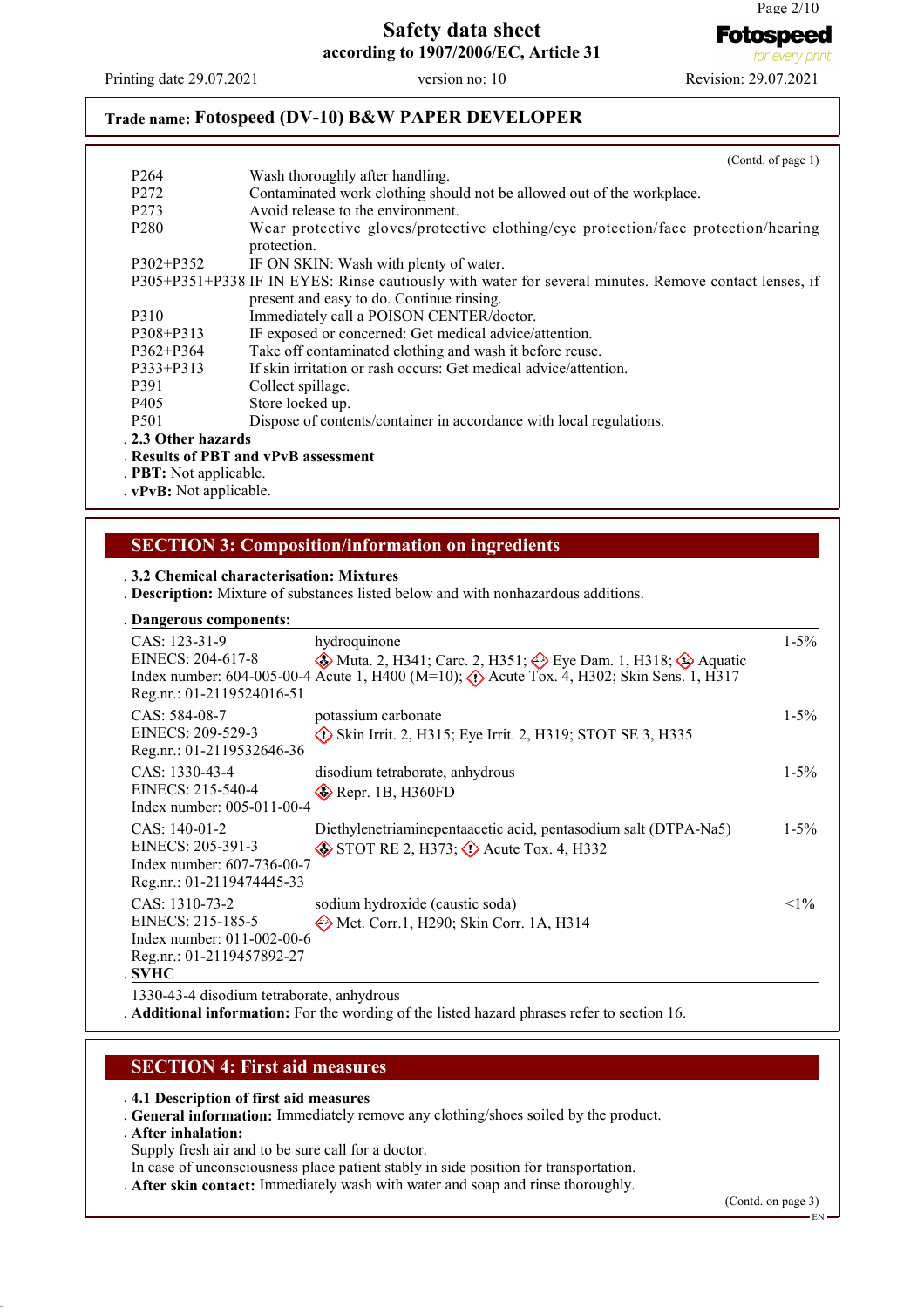**Fotospeed** 

#### **Safety data sheet according to 1907/2006/EC, Article 31**

Printing date 29.07.2021 version no: 10 Revision: 29.07.2021

## **Trade name: Fotospeed (DV-10) B&W PAPER DEVELOPER**

. **After eye contact:**

Rinse opened eye for several minutes under running water. If symptoms persist, consult a doctor.

. **After swallowing:**

Do not induce vomiting; call for medical help immediately.

Drink plenty of water and provide fresh air. Call for a doctor immediately.

. **4.2 Most important symptoms and effects, both acute and delayed**

No further relevant information available.

. **4.3 Indication of any immediate medical attention and special treatment needed**

No further relevant information available.

#### **SECTION 5: Firefighting measures**

- . **5.1 Extinguishing media**
- . **Suitable extinguishing agents:** Use fire extinguishing methods suitable to surrounding conditions.

. **5.2 Special hazards arising from the substance or mixture**

Nitrogen oxides (NOx)

Carbon monoxide (CO)

Sulphur dioxide (SO2)

Under certain fire conditions, traces of other toxic gases cannot be excluded.

. **5.3 Advice for firefighters**

. **Protective equipment:** Do not inhale explosion gases or combustion gases.

## **SECTION 6: Accidental release measures**

. **6.1 Personal precautions, protective equipment and emergency procedures**

Wear protective clothing.

Wear protective equipment. Keep unprotected persons away.

Ensure adequate ventilation

. **6.2 Environmental precautions:**

Inform respective authorities in case of seepage into water course or sewage system. Dilute with plenty of water.

Do not allow to enter sewers/ surface or ground water.

. **6.3 Methods and material for containment and cleaning up:**

Absorb with liquid-binding material (sand, diatomite, acid binders, universal binders, sawdust). Dispose contaminated material as waste according to item 13.

Ensure adequate ventilation.

. **6.4 Reference to other sections**

See Section 7 for information on safe handling.

See Section 8 for information on personal protection equipment.

See Section 13 for disposal information.

## **SECTION 7: Handling and storage**

. **7.1 Precautions for safe handling**

Ensure good ventilation/exhaustion at the workplace.

Prevent formation of aerosols.

. **Information about fire - and explosion protection:** No special measures required.

. **7.2 Conditions for safe storage, including any incompatibilities**

. **Storage:**

. **Requirements to be met by storerooms and receptacles:** Store only in the original receptacle.

. **Information about storage in one common storage facility:**

Store away from foodstuffs.

Store away from oxidising agents.

. **Further information about storage conditions:**

Recommended storage temperature: 15-25°C

(Contd. on page 4)

(Contd. of page 2)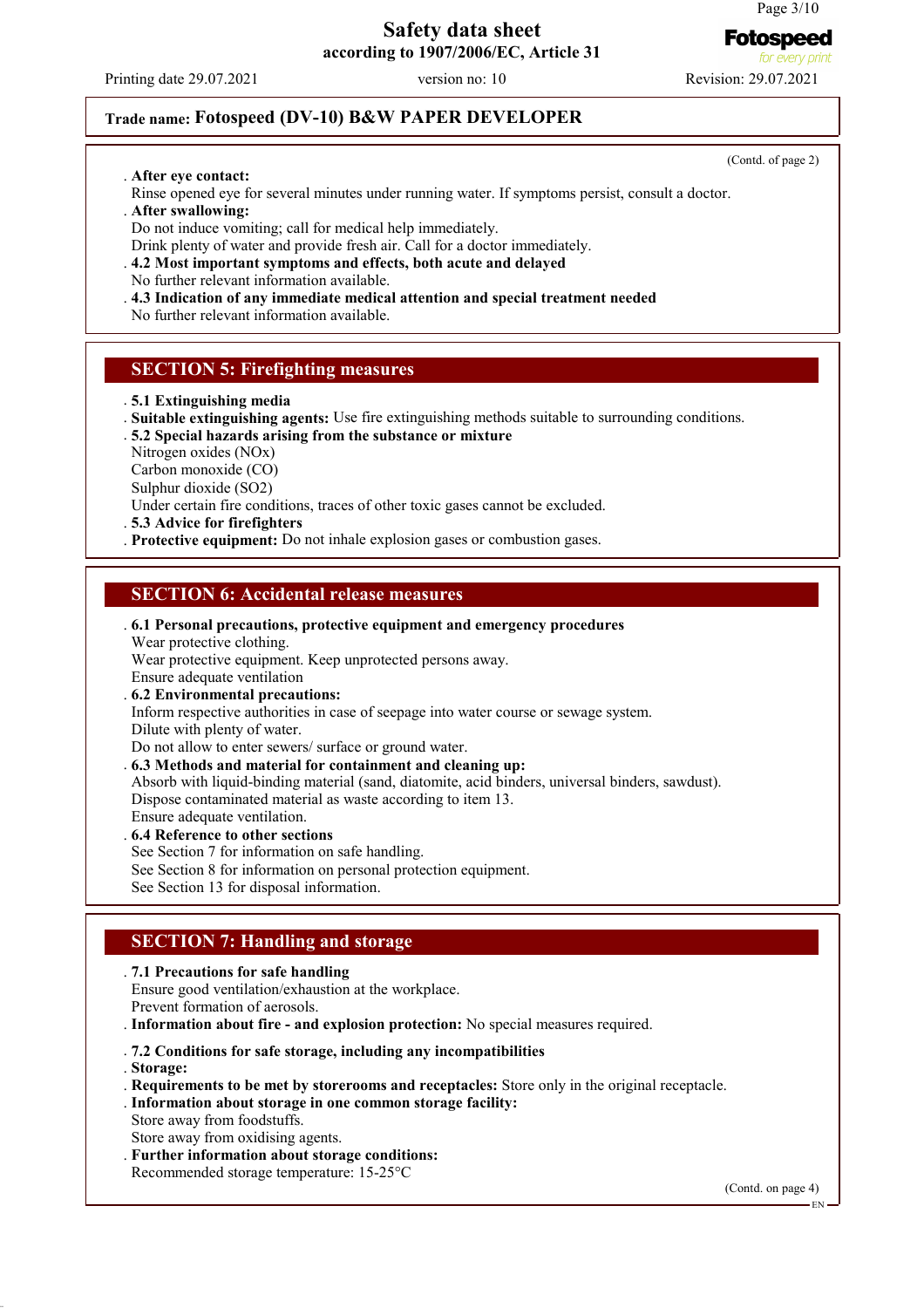**Fotospeed** for every ori

## **Safety data sheet according to 1907/2006/EC, Article 31**

Printing date 29.07.2021 version no: 10 Revision: 29.07.2021

(Contd. of page 3)

Keep container tightly sealed.

Store in cool, dry conditions in well sealed receptacles.

Protect from heat and direct sunlight.

Store under lock and key and out of the reach of children.

Recommended storage temperature: 5-30°C

Protect from exposure to the light. . **7.3 Specific end use(s)** No further relevant information available.

**Trade name: Fotospeed (DV-10) B&W PAPER DEVELOPER**

## **SECTION 8: Exposure controls/personal protection**

| .8.1 Control parameters            | Ingredients with limit values that require monitoring at the workplace:                                       |                         | . Additional information about design of technical facilities: No further data; see item 7.                                                                            |                    |
|------------------------------------|---------------------------------------------------------------------------------------------------------------|-------------------------|------------------------------------------------------------------------------------------------------------------------------------------------------------------------|--------------------|
| 123-31-9 hydroquinone (1-5%)       |                                                                                                               |                         |                                                                                                                                                                        |                    |
|                                    | WEL (Great Britain) Long-term value: 0.5 mg/m <sup>3</sup>                                                    |                         |                                                                                                                                                                        |                    |
| PEL (USA)                          | Long-term value: $2 \text{ mg/m}^3$                                                                           |                         |                                                                                                                                                                        |                    |
| REL (USA)                          | Ceiling limit: $2*$ mg/m <sup>3</sup><br>$*15$ -min                                                           |                         |                                                                                                                                                                        |                    |
| TLV (USA)                          | Long-term value: $1 \text{ mg/m}^3$<br><b>DSEN</b>                                                            |                         |                                                                                                                                                                        |                    |
|                                    | 1330-43-4 disodium tetraborate, anhydrous (1-5%)                                                              |                         |                                                                                                                                                                        |                    |
|                                    | WEL (Great Britain) Long-term value: 1 mg/m <sup>3</sup>                                                      |                         |                                                                                                                                                                        |                    |
| REL (USA)                          | Long-term value: $1 \text{ mg/m}^3$<br>anhydrous                                                              |                         |                                                                                                                                                                        |                    |
| TLV (USA)                          | Short-term value: $6*$ mg/m <sup>3</sup><br>Long-term value: $2*$ mg/m <sup>3</sup><br>*as inhalable fraction |                         |                                                                                                                                                                        |                    |
|                                    | 1310-73-2 sodium hydroxide (caustic soda) $(1\%)$                                                             |                         |                                                                                                                                                                        |                    |
|                                    | WEL (Great Britain) Short-term value: 2 mg/m <sup>3</sup>                                                     |                         |                                                                                                                                                                        |                    |
| PEL (USA)                          | Long-term value: $2 \text{ mg/m}^3$                                                                           |                         |                                                                                                                                                                        |                    |
| REL (USA)                          | Ceiling limit: $2 \text{ mg/m}^3$                                                                             |                         |                                                                                                                                                                        |                    |
| TLV (USA)<br><b>DNELs</b>          | Ceiling limit: 2 mg/m <sup>3</sup>                                                                            |                         |                                                                                                                                                                        |                    |
| 123-31-9 hydroquinone              |                                                                                                               |                         |                                                                                                                                                                        |                    |
| Dermal                             | Long-term - systemic - effects                                                                                |                         | 128 mg/kg bw/day (wkd)                                                                                                                                                 |                    |
|                                    | Long-term - systemic effects                                                                                  |                         | 64 mg/kg bw/day (wkd)                                                                                                                                                  |                    |
|                                    | Inhalative Long-term exposure-local effects 7 mg/m <sup>3</sup> (wkd)                                         |                         |                                                                                                                                                                        |                    |
|                                    | Long-term - local - effects                                                                                   |                         | $1$ mg/m <sup>3</sup> (wkd)                                                                                                                                            |                    |
|                                    | Long-term - systemic effects                                                                                  |                         | $1.74$ mg/m <sup>3</sup> (wkd)                                                                                                                                         |                    |
|                                    | Long-term - local effects                                                                                     |                         | $0.5$ mg/m <sup>3</sup> (wkd)                                                                                                                                          |                    |
| <b>PNECs</b>                       |                                                                                                               |                         |                                                                                                                                                                        |                    |
| 123-31-9 hydroquinone              |                                                                                                               |                         |                                                                                                                                                                        |                    |
| Aquatic compartment - freshwater   |                                                                                                               |                         | $0.000114$ mg/l (Water)                                                                                                                                                |                    |
| Aquatic compartment - marine water |                                                                                                               | $0.000114$ mg/l (Water) |                                                                                                                                                                        |                    |
|                                    | Aquatic compartment -water, intermittent releases                                                             |                         | $0.00134$ mg/l (Water)                                                                                                                                                 |                    |
|                                    | Aquatic compartment -sediment in freshwater                                                                   |                         | 0.00098 mg/kg sed dw (Water)                                                                                                                                           |                    |
|                                    | Aquatic compartment -sediment in marine water                                                                 |                         | $0.000097$ mg/kg sed dw (Water)                                                                                                                                        |                    |
| Terrestrial compartment -soil      |                                                                                                               |                         | 0.000129 mg/kg dw (Soil)                                                                                                                                               |                    |
|                                    |                                                                                                               |                         | Sewage treatment plant (Abwasserreinigungsanlagen) 0.71 mg/l (Sewage Treatment Plant)<br>Additional information: The lists valid during the making were used as basis. |                    |
|                                    |                                                                                                               |                         |                                                                                                                                                                        | (Contd. on page 5) |

EN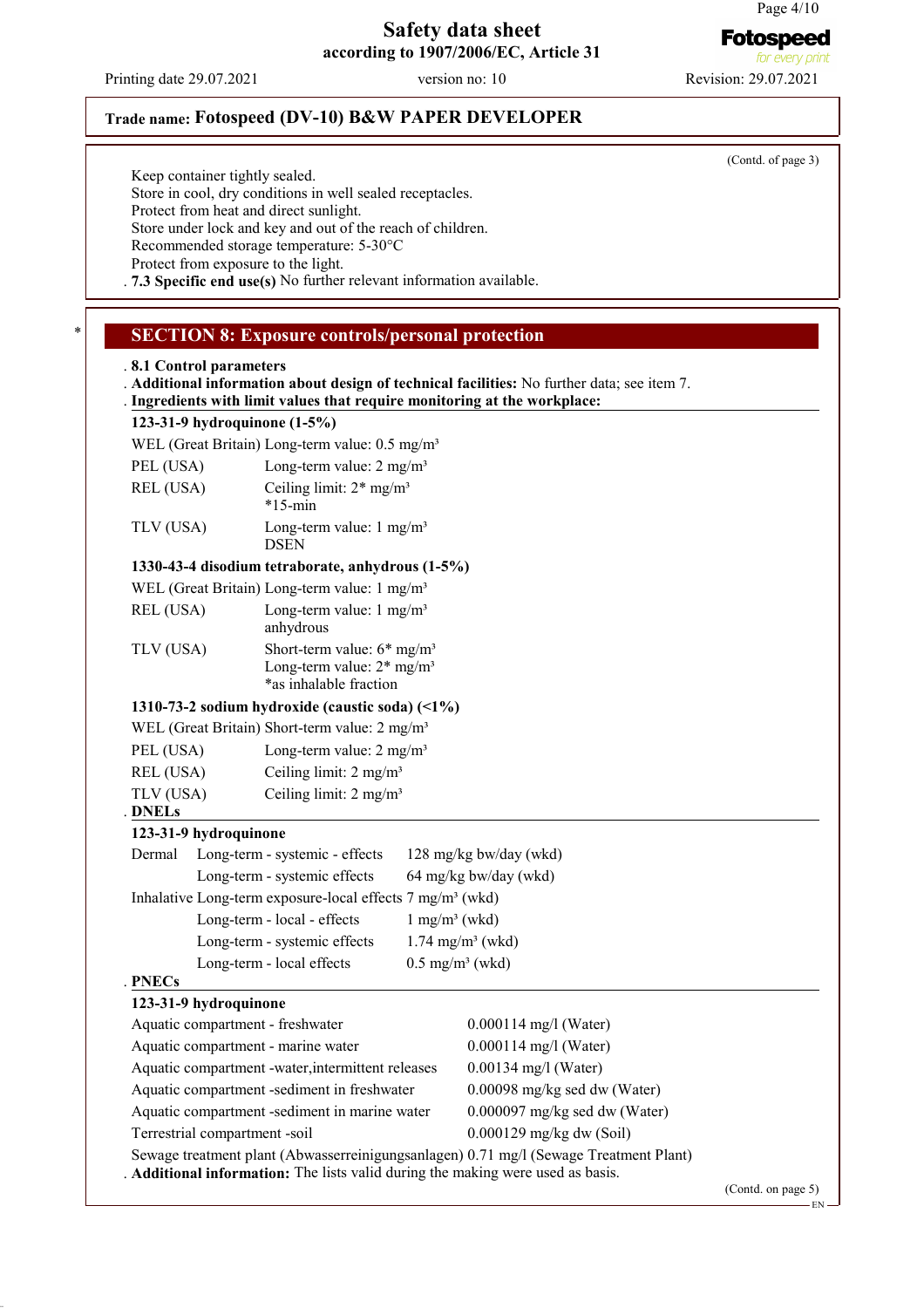Printing date 29.07.2021 version no: 10 Revision: 29.07.2021

. Odour threshold:

. **pH-value at 20 °C:** ~11

for every print

Page 5/10

**Fotospeed** 

# **Trade name: Fotospeed (DV-10) B&W PAPER DEVELOPER**

|                                  |                                                                                                           | (Contd. of page 4)                                                                                                                                                                                                          |
|----------------------------------|-----------------------------------------------------------------------------------------------------------|-----------------------------------------------------------------------------------------------------------------------------------------------------------------------------------------------------------------------------|
| .8.2 Exposure controls           |                                                                                                           |                                                                                                                                                                                                                             |
| . Personal protective equipment: |                                                                                                           |                                                                                                                                                                                                                             |
|                                  | . General protective and hygienic measures:                                                               |                                                                                                                                                                                                                             |
|                                  |                                                                                                           | The usual precautionary measures are to be adhered to when handling chemicals.                                                                                                                                              |
|                                  | Keep away from foodstuffs, beverages and feed.<br>Immediately remove all soiled and contaminated clothing |                                                                                                                                                                                                                             |
|                                  | Wash hands before breaks and at the end of work.                                                          |                                                                                                                                                                                                                             |
|                                  | Do not inhale gases / fumes / aerosols.                                                                   |                                                                                                                                                                                                                             |
|                                  | Avoid contact with the eyes and skin.                                                                     |                                                                                                                                                                                                                             |
| . Respiratory protection:        |                                                                                                           |                                                                                                                                                                                                                             |
|                                  |                                                                                                           | In case of brief exposure or low pollution use respiratory filter device. In case of intensive or longer exposure                                                                                                           |
|                                  | use self-contained respiratory protective device.                                                         |                                                                                                                                                                                                                             |
| Ensure adequate ventilation      |                                                                                                           |                                                                                                                                                                                                                             |
| . Protection of hands:           |                                                                                                           |                                                                                                                                                                                                                             |
|                                  |                                                                                                           |                                                                                                                                                                                                                             |
|                                  | Protective gloves                                                                                         |                                                                                                                                                                                                                             |
|                                  |                                                                                                           |                                                                                                                                                                                                                             |
|                                  |                                                                                                           |                                                                                                                                                                                                                             |
| Impervious gloves                |                                                                                                           |                                                                                                                                                                                                                             |
|                                  |                                                                                                           | The glove material has to be impermeable and resistant to the product the substance the preparation.                                                                                                                        |
|                                  |                                                                                                           | Selection of the glove material on consideration of the penetration times, rates of diffusion and the degradation                                                                                                           |
| . Material of gloves             |                                                                                                           |                                                                                                                                                                                                                             |
|                                  |                                                                                                           | The selection of the suitable gloves does not only depend on the material, but also on further marks of quality<br>and varies from manufacturer to manufacturer. As the product is a preparation of several substances, the |
|                                  |                                                                                                           | resistance of the glove material can not be calculated in advance and has therefore to be checked prior to the                                                                                                              |
| application.                     |                                                                                                           |                                                                                                                                                                                                                             |
| Butyl rubber, BR                 |                                                                                                           |                                                                                                                                                                                                                             |
| Nitrile rubber, NBR              |                                                                                                           |                                                                                                                                                                                                                             |
| Neoprene gloves                  |                                                                                                           |                                                                                                                                                                                                                             |
|                                  | . Penetration time of glove material                                                                      |                                                                                                                                                                                                                             |
| Gove material                    | breakthroug-time                                                                                          | layer thickness                                                                                                                                                                                                             |
| Butyl rubber:                    | $≥480$ min                                                                                                | ≥0,4mm                                                                                                                                                                                                                      |
| Nitrile rubber:                  | $\geq 480$ min                                                                                            | $≥0,38mm$                                                                                                                                                                                                                   |
| Neoprene:                        | $≥240$ min                                                                                                | $≥0,65$ mm<br>The exact break trough time has to be found out by the manufacturer of the protective gloves and has to be                                                                                                    |
| observed.                        |                                                                                                           |                                                                                                                                                                                                                             |
| Eye protection:                  |                                                                                                           |                                                                                                                                                                                                                             |
|                                  |                                                                                                           |                                                                                                                                                                                                                             |
|                                  |                                                                                                           |                                                                                                                                                                                                                             |
|                                  | Tightly sealed goggles                                                                                    |                                                                                                                                                                                                                             |
|                                  |                                                                                                           |                                                                                                                                                                                                                             |
|                                  | . Body protection: Protective work clothing                                                               |                                                                                                                                                                                                                             |
|                                  |                                                                                                           |                                                                                                                                                                                                                             |
|                                  |                                                                                                           |                                                                                                                                                                                                                             |
|                                  | <b>SECTION 9: Physical and chemical properties</b>                                                        |                                                                                                                                                                                                                             |
|                                  | .9.1 Information on basic physical and chemical properties                                                |                                                                                                                                                                                                                             |
| . General Information            |                                                                                                           |                                                                                                                                                                                                                             |
| . Appearance:                    |                                                                                                           |                                                                                                                                                                                                                             |
| Form:                            |                                                                                                           | Fluid                                                                                                                                                                                                                       |
| Colour:                          |                                                                                                           | Colourless                                                                                                                                                                                                                  |
| Odour:                           |                                                                                                           | Recognisable                                                                                                                                                                                                                |

Recognisable<br>Not determined.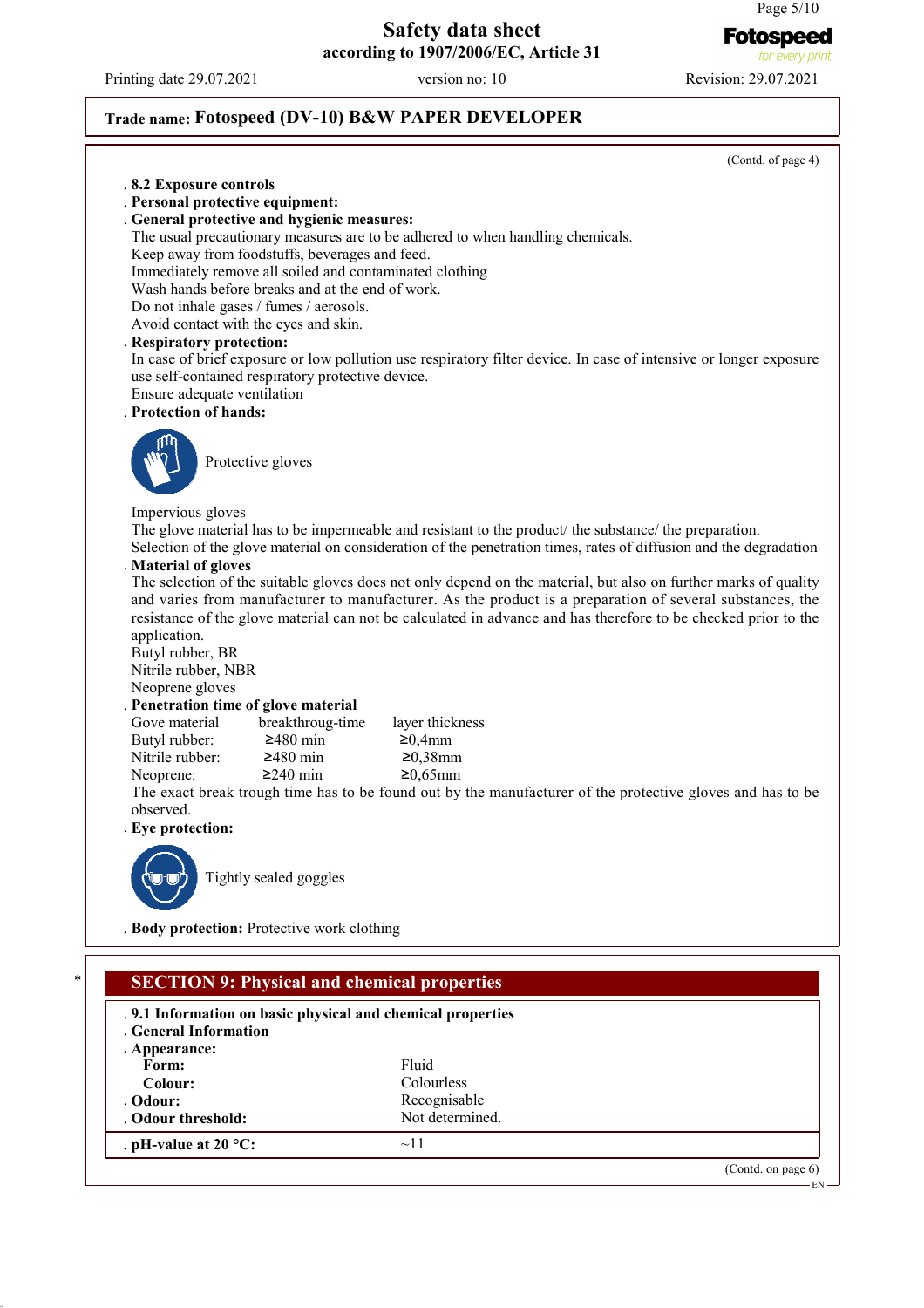**Fotospeed** for every pi

#### **Safety data sheet according to 1907/2006/EC, Article 31**

Printing date 29.07.2021 version no: 10 Revision: 29.07.2021

# **Trade name: Fotospeed (DV-10) B&W PAPER DEVELOPER**

|                                                                                                              | (Contd. of page 5)                                                                |
|--------------------------------------------------------------------------------------------------------------|-----------------------------------------------------------------------------------|
| . Change in condition<br>Melting point/freezing point:<br>Initial boiling point and boiling range: $>100 °C$ | Undetermined.                                                                     |
| . Flash point:                                                                                               | Not applicable.                                                                   |
| . Flammability (solid, gas):                                                                                 | Not applicable.                                                                   |
| . Decomposition temperature:                                                                                 | Not determined.                                                                   |
| . Auto-ignition temperature:                                                                                 | Product is not selfigniting.                                                      |
| . Explosive properties:                                                                                      | Product does not present an explosion hazard.                                     |
| . Explosion limits:<br>Lower:<br><b>Upper:</b>                                                               | Not determined.<br>Not determined.                                                |
| . Vapour pressure:                                                                                           | Not determined.                                                                   |
| . Density at 20 $^{\circ}$ C:<br>. Relative density<br>. Vapour density<br>. Evaporation rate                | $1.29$ g/cm <sup>3</sup><br>Not determined.<br>Not determined.<br>Not determined. |
| . Solubility in / Miscibility with<br>water:                                                                 | Fully miscible.                                                                   |
| . Partition coefficient: n-octanol/water:                                                                    | Not determined.                                                                   |
| . Viscosity:<br>Dynamic:<br>Kinematic:                                                                       | Not determined.<br>Not determined.                                                |
| . Solvent content:<br>Water:<br>$VOC$ (EC)                                                                   | 50-90 $%$<br>$0.00 \%$                                                            |
| <b>Solids content:</b>                                                                                       | $0.0\%$                                                                           |
| .9.2 Other information                                                                                       | No further relevant information available.                                        |

#### **SECTION 10: Stability and reactivity**

. **10.1 Reactivity** No further relevant information available.

- . **10.2 Chemical stability**
- . **Thermal decomposition / conditions to be avoided:** Stable at environment temperature.
- . **10.3 Possibility of hazardous reactions** Reacts with acids, alkalis and oxidising agents.
- . **10.4 Conditions to avoid** No further relevant information available.
- . **10.5 Incompatible materials:** Under certain fire conditions, traces of other toxic gases cannot be excluded.
- . **10.6 Hazardous decomposition products:**
- Nitrogen oxides (NOx)
- Irritant gases/vapours

Carbon monoxide and carbon dioxide

## **SECTION 11: Toxicological information**

#### . **11.1 Information on toxicological effects**

. **Acute toxicity** Based on available data, the classification criteria are not met.

(Contd. on page 7)

EN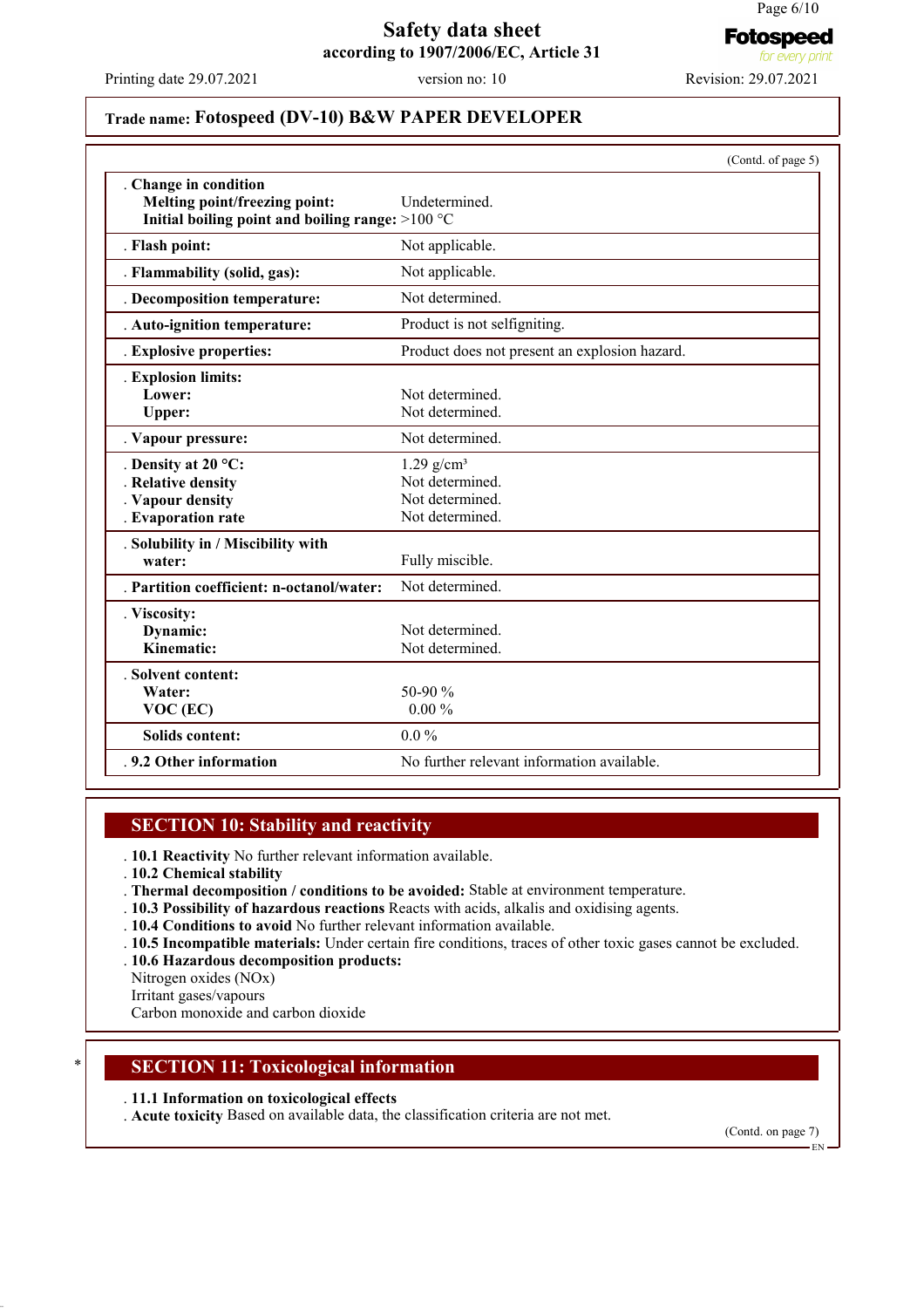#### Page 7/10 **Fotospeed**

#### **Safety data sheet according to 1907/2006/EC, Article 31**

Printing date 29.07.2021 version no: 10 Revision: 29.07.2021

#### **Trade name: Fotospeed (DV-10) B&W PAPER DEVELOPER**

(Contd. of page 6) **LD/LC50 values relevant for classification:** . **123-31-9 hydroquinone** Oral LD50 302 mg/kg (rat) Dermal LD50 >2,000 mg/kg (rabbit) . **Primary irritant effect:** . **Skin corrosion/irritation** Causes skin irritation. . **Serious eye damage/irritation** Causes serious eye damage. . **Respiratory or skin sensitisation** May cause an allergic skin reaction. . **Additional toxicological information:** . **Acute effects (acute toxicity, irritation and corrosivity)** The product shows the following dangers according to the calculation method of the General EU Classification Guidelines for Preparations as issued in the latest version: Irritant . **CMR effects (carcinogenity, mutagenicity and toxicity for reproduction)** . **Germ cell mutagenicity** Suspected of causing genetic defects. . **Carcinogenicity** Suspected of causing cancer. . **Reproductive toxicity** Based on available data, the classification criteria are not met. . **STOT-single exposure** Based on available data, the classification criteria are not met. . **STOT-repeated exposure** Based on available data, the classification criteria are not met. . **Aspiration hazard** Based on available data, the classification criteria are not met. **SECTION 12: Ecological information** . **12.1 Toxicity Aquatic toxicity:** . **123-31-9 hydroquinone** EC50 48 mg/l (daphnia magna (Water flea)) LC50 96 mg/l (fish: Pimephales promelas) . **12.2 Persistence and degradability** No further relevant information available. . **12.3 Bioaccumulative potential** No further relevant information available. . **12.4 Mobility in soil** No further relevant information available. . **Ecotoxical effects:** . **Remark:** Very toxic for fish . **Additional ecological information:** . **General notes:** Do not allow product to reach ground water, water course or sewage system. Also poisonous for fish and plankton in water bodies. Very toxic for aquatic organisms

Rinse off of bigger amounts into drains or the aquatic environment may lead to increased pH-values. A high pH-value harms aquatic organisms. In the dilution of the use-level the pH-value is considerably reduced, so that after the use of the product the aqueous waste, emptied into drains, is only low water-dangerous. Do not allow product to reach ground water, water course or sewage system, even in small quantities.

Water hazard class 3 (German Regulation) (Self-assessment): extremely hazardous for water

Danger to drinking water if even extremely small quantities leak into the ground.

#### . **12.5 Results of PBT and vPvB assessment**

. **PBT:** Not applicable.

. **vPvB:** Not applicable.

. **12.6 Other adverse effects** No further relevant information available.

(Contd. on page 8)

EN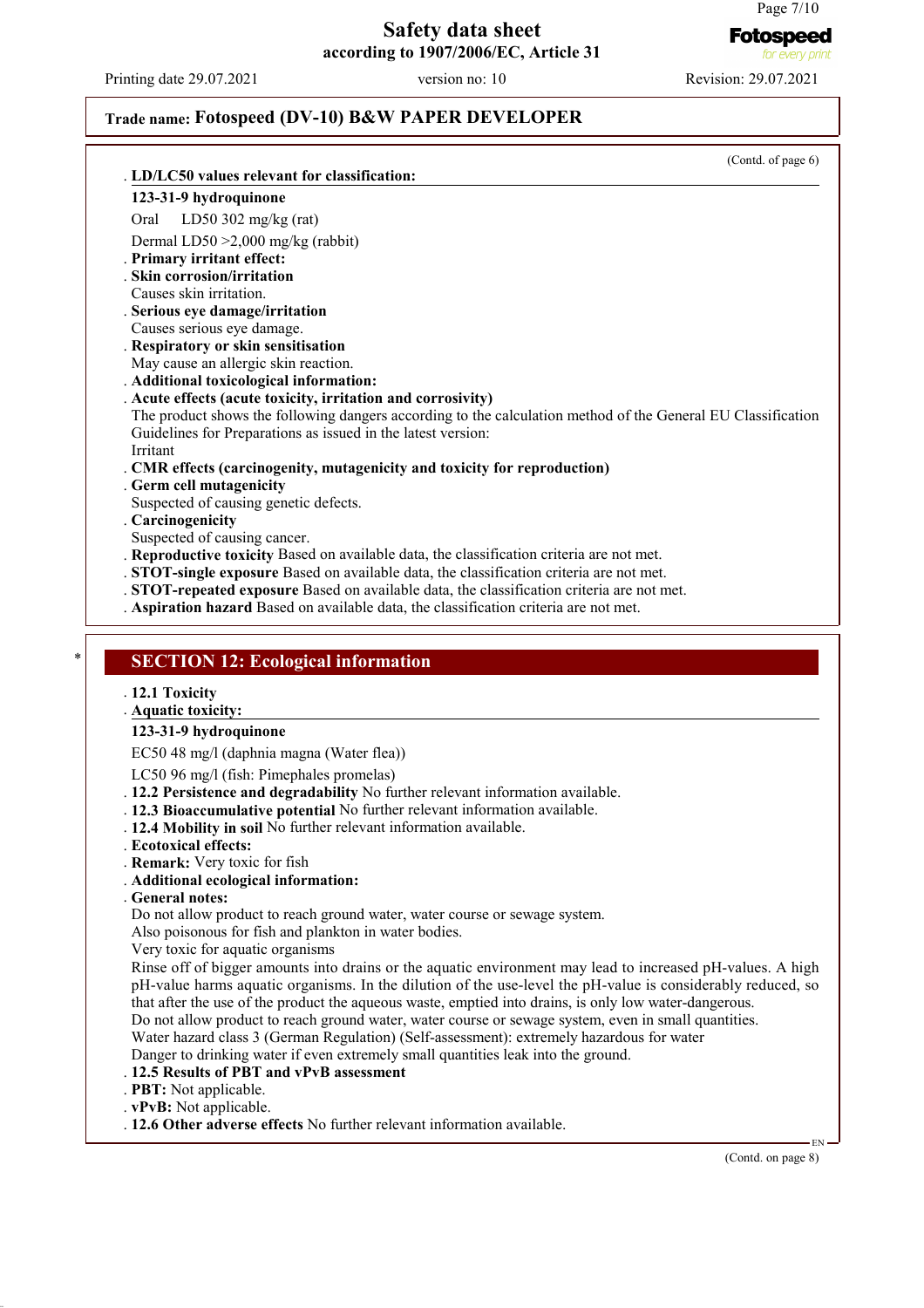#### Page 8/10

**Fotospeed** for every pr

## **Safety data sheet according to 1907/2006/EC, Article 31**

Printing date 29.07.2021 version no: 10 Revision: 29.07.2021

#### (Contd. of page 7)

#### **SECTION 13: Disposal considerations**

#### . **13.1 Waste treatment methods**

#### . **Recommendation**

- Must not be disposed together with household garbage. Do not allow product to reach sewage system.
- **European waste catalogue** .
- 09 00 00 WASTES FROM THE PHOTOGRAPHIC INDUSTRY

**Trade name: Fotospeed (DV-10) B&W PAPER DEVELOPER**

- 09 01 00 wastes from the photographic industry
- 09 01 01\* water-based developer and activator solutions

#### . **Uncleaned packaging:**

- . **Recommendation:** Disposal must be made according to official regulations.
- . **Recommended cleansing agents:** Water, if necessary together with cleansing agents.

| <b>SECTION 14: Transport information</b>                                                                                      |                                                                                                                                                                                                                                              |
|-------------------------------------------------------------------------------------------------------------------------------|----------------------------------------------------------------------------------------------------------------------------------------------------------------------------------------------------------------------------------------------|
| . 14.1 UN-Number<br>. ADR, IMDG, IATA                                                                                         | <b>UN3267</b>                                                                                                                                                                                                                                |
| . 14.2 UN proper shipping name<br>ADR                                                                                         | 3267 CORROSIVE LIQUID, BASIC, ORGANIC, N.O.S.                                                                                                                                                                                                |
| . IMDG<br>. IATA                                                                                                              | (SODIUM HYDROXIDE, hydroquinone),<br>ENVIRONMENTALLY HAZARDOUS<br>CORROSIVE LIQUID, BASIC, ORGANIC, N.O.S.<br>(SODIUM HYDROXIDE, hydroquinone), MARINE<br><b>POLLUTANT</b><br>CORROSIVE LIQUID, BASIC, ORGANIC, N.O.S.<br>(SODIUM HYDROXIDE) |
| . 14.3 Transport hazard class(es)                                                                                             |                                                                                                                                                                                                                                              |
| . ADR<br>. Class<br>. Label                                                                                                   | 8 (C7) Corrosive substances.<br>8<br>__________________________                                                                                                                                                                              |
| . IMDG, IATA<br>. Class<br>. Label                                                                                            | 8 Corrosive substances.<br>8                                                                                                                                                                                                                 |
| . 14.4 Packing group<br>. ADR, IMDG, IATA                                                                                     | Ш                                                                                                                                                                                                                                            |
| . 14.5 Environmental hazards:                                                                                                 | Product contains environmentally hazardous substances:                                                                                                                                                                                       |
| . Marine pollutant:<br>. Special marking (ADR):                                                                               | hydroquinone<br>Yes<br>Symbol (fish and tree)<br>Symbol (fish and tree)                                                                                                                                                                      |
| . 14.6 Special precautions for user<br>. Hazard identification number (Kemler code):<br>. EMS Number:<br>. Segregation groups | Warning: Corrosive substances.<br>80<br>$F-A, S-B$<br>Alkalis                                                                                                                                                                                |
| . Stowage Category<br>. Stowage Code<br>. Segregation Code                                                                    | A<br>SW2 Clear of living quarters.<br>SG35 Stow "separated from" SGG1-acids                                                                                                                                                                  |
| . 14.7 Transport in bulk according to Annex II of<br><b>Marpol and the IBC Code</b>                                           | Not applicable.                                                                                                                                                                                                                              |
|                                                                                                                               | (Contd. on page 9)                                                                                                                                                                                                                           |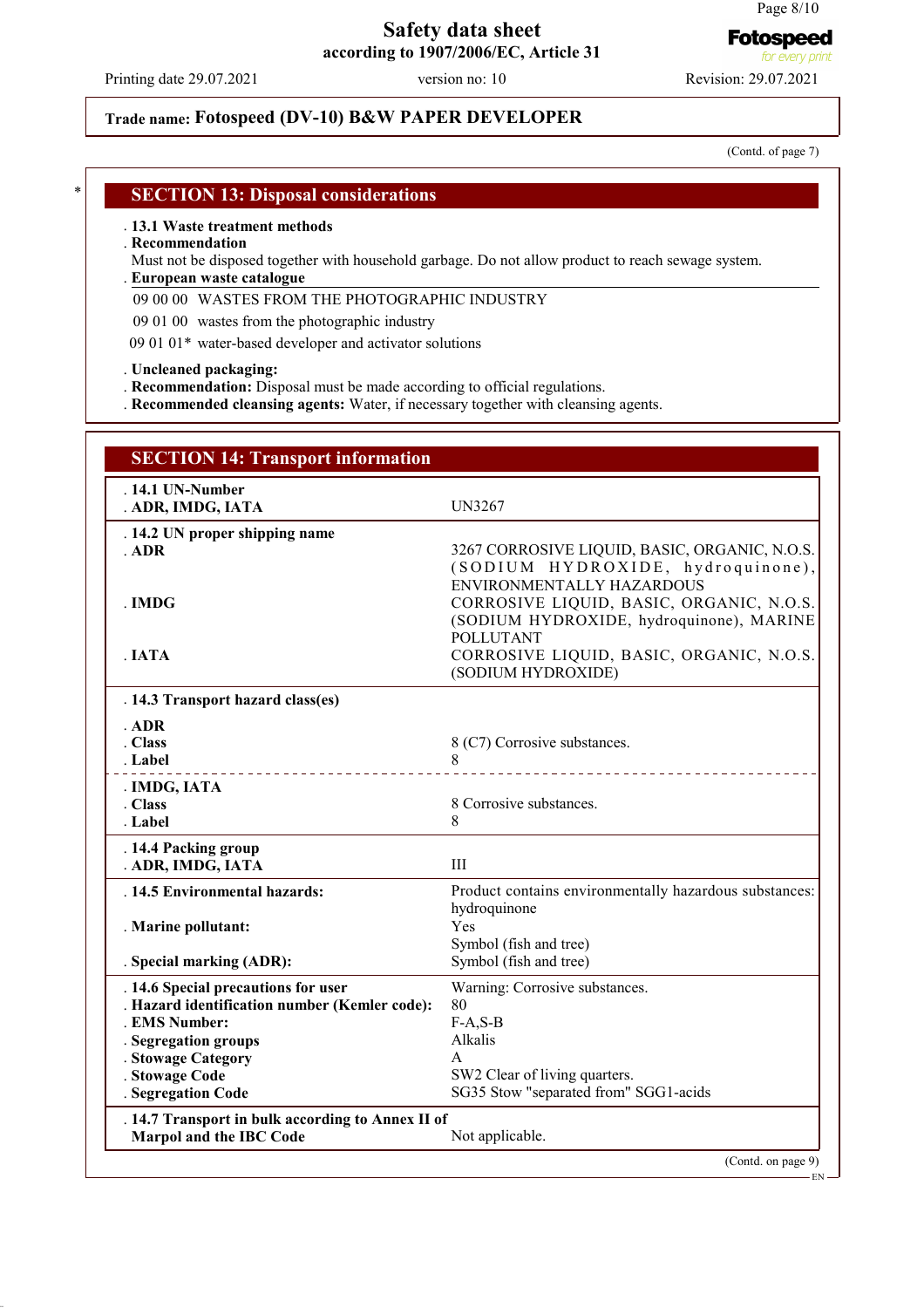Printing date 29.07.2021 version no: 10 Revision: 29.07.2021

#### **Trade name: Fotospeed (DV-10) B&W PAPER DEVELOPER**

| . Transport/Additional information:                                    | (Contd. of page 8)                                                                                    |
|------------------------------------------------------------------------|-------------------------------------------------------------------------------------------------------|
| . ADR                                                                  |                                                                                                       |
| . Limited quantities $(LQ)$                                            | 5L                                                                                                    |
| . Excepted quantities (EQ)                                             | Code: E1                                                                                              |
|                                                                        | Maximum net quantity per inner packaging: 30 ml                                                       |
|                                                                        | Maximum net quantity per outer packaging: 1000 ml                                                     |
| . Transport category                                                   | 3                                                                                                     |
| . Tunnel restriction code                                              | Е                                                                                                     |
| . IMDG                                                                 |                                                                                                       |
| . Limited quantities $(LQ)$                                            | 5L                                                                                                    |
| . Excepted quantities (EQ)                                             | Code: E1                                                                                              |
|                                                                        | Maximum net quantity per inner packaging: 30 ml                                                       |
|                                                                        | Maximum net quantity per outer packaging: 1000 ml                                                     |
| . UN "Model Regulation":                                               | UN 3267 CORROSIVE LIQUID, BASIC, ORGANIC,                                                             |
|                                                                        | N.O.S. (SODIUM HYDROXIDE, HYDROQUINONE),                                                              |
|                                                                        | 8, III, ENVIRONMENTALLY HAZARDOUS                                                                     |
| Labelling according to Regulation (EC) No 1272/2008 GHS label elements | . 15.1 Safety, health and environmental regulations/legislation specific for the substance or mixture |

. **Directive 2012/18/EU**

. **Qualifying quantity (tonnes) for the application of lower-tier requirements** 100 t

. **Qualifying quantity (tonnes) for the application of upper-tier requirements** 200 t

- . **REGULATION (EC) No 1907/2006 ANNEX XVII** Conditions of restriction: 3
- . **National regulations:**
- . **Other regulations, limitations and prohibitive regulations**
- **Substances of very high concern (SVHC) according to REACH, Article 57** .
- 1330-43-4 disodium tetraborate, anhydrous

. **15.2 Chemical safety assessment:** A Chemical Safety Assessment has not been carried out.

## **SECTION 16: Other information**

This information is based on our present knowledge. However, this shall not constitute a guarantee for any specific product features and shall not establish a legally valid contractual relationship.

# **Relevant phrases**<br>H290 May be c

- H290 May be corrosive to metals.<br>H302 Harmful if swallowed.
- H302 Harmful if swallowed.<br>H314 Causes severe skin bur
- H314 Causes severe skin burns and eye damage.<br>H315 Causes skin irritation.
- H315 Causes skin irritation.<br>H317 May cause an allergic
- H317 May cause an allergic skin reaction.<br>H318 Causes serious eve damage
- H318 Causes serious eye damage.<br>H319 Causes serious eve irritation
- H319 Causes serious eye irritation.<br>H332 Harmful if inhaled
- H332 Harmful if inhaled.<br>H335 May cause respirate
- H335 May cause respiratory irritation.<br>H341 Suspected of causing genetic def
- Suspected of causing genetic defects.
- H351 Suspected of causing cancer.
- H360FD May damage fertility. May damage the unborn child.
- H373 May cause damage to organs through prolonged or repeated exposure.
- H400 Very toxic to aquatic life.

. **Contact:** E: info@fotospeed.com .

#### **Abbreviations and acronyms:**

RID: Règlement international concernant le transport des marchandises dangereuses par chemin de fer (Regulations Concerning the International Transport of Dangerous Goods by Rail)

ICAO: International Civil Aviation Organisation

ADR: Accord relatif au transport international des marchandises dangereuses par route (European Agreement Concerning the International Carriage of Dangerous Goods by Road)

(Contd. on page 10)

EN